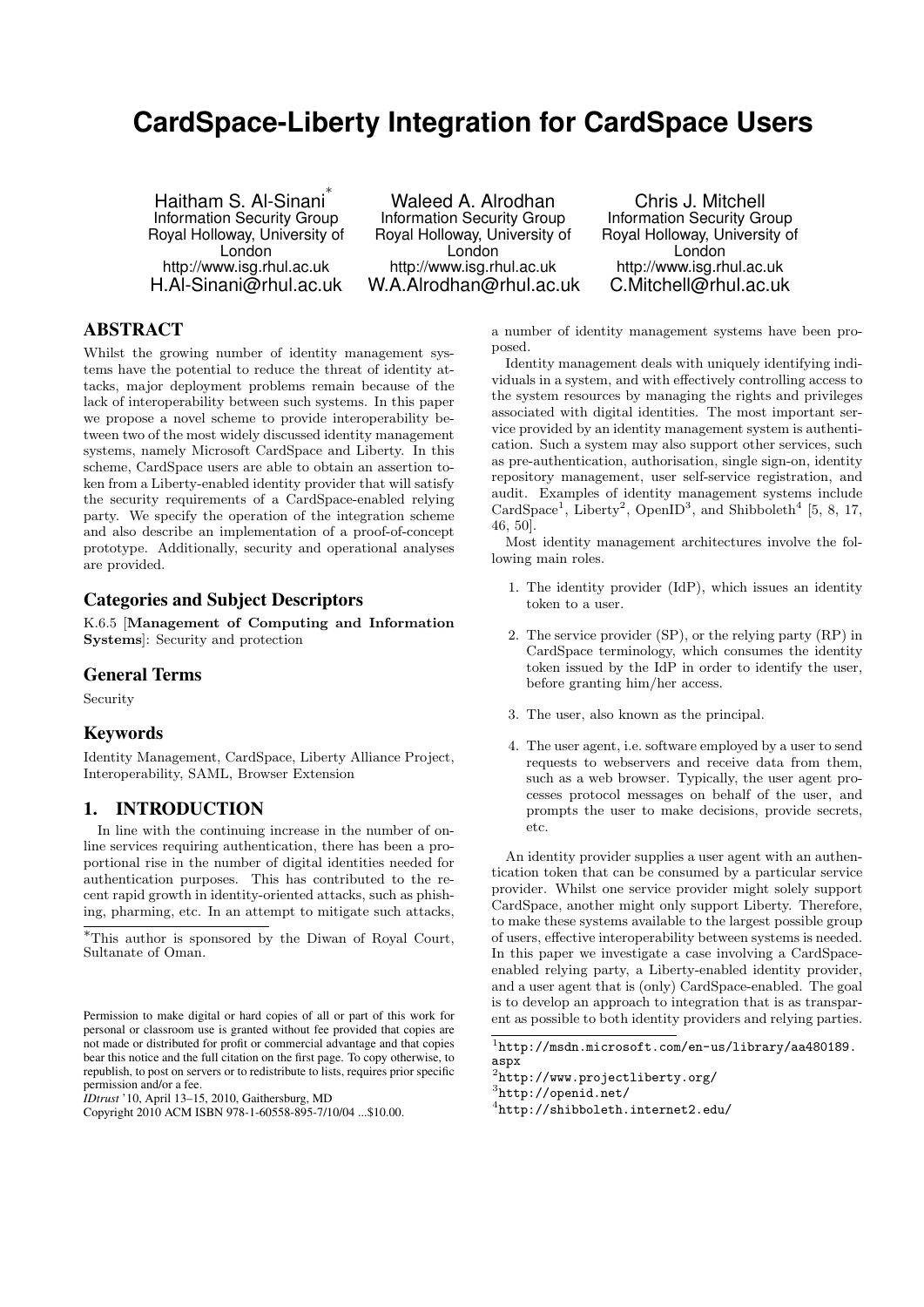We have chosen to consider the integration of Liberty with CardSpace because of Liberty's wide adoption (see section 2.2.1). Currently, it is a leading identity management architecture, that has gained the acceptance of a number of technology-leading companies and organisations. Complementing this, the wide use of Windows, recent versions of which incorporate CardSpace, means that enabling interoperation between the two systems is likely to be of significance for large numbers of identity management users and service providers. Another reason for choosing Liberty is because of the similarity between the message flows in its ID-FF profile and CardSpace.

The remainder of the paper is organised as follows. Section 2 presents an overview of CardSpace and Liberty, and section 3 contains the proposed integration scheme. In section 4, we provide an operational analysis of the scheme and, in section 5, we describe a prototype implementation. Section 6 highlights possible areas for related work, and, finally, section 7 concludes the paper.

# 2. CARDSPACE AND LIBERTY

We provide an introduction to the CardSpace and Liberty identity management systems. SAML is also briefly outlined.

# 2.1 CardSpace

We first give a general introduction to CardSpace, covering relevant operational aspects.

## *2.1.1 Introduction to CardSpace*

CardSpace is Microsoft's implementation of a digital identity metasystem, in which users can manage digital identities issued by a variety of identity providers, and use them in a range of contexts to access online services. In CardSpace, digital identities are represented to users as Information Cards (or InfoCards). From the CardSpace perspective, InfoCards are XML-based files that list the types of claim made by one party about itself or another party. CardSpace is designed to reduce reliance on username-password authentication, and to provide a consistent authentication experience across the Web to improve user understanding of the authentication process. It is claimed that CardSpace is also designed to reflect the seven identity laws promulgated by Microsoft [6, 10, 17, 34].

The concept of an InfoCard is inspired by real-world cards, such as driving licences and credit cards. A user can employ one InfoCard with multiple websites. Alternatively, just as different physical ID cards are used in distinct situations, separate InfoCards can be used at different websites, helping to enhance user privacy and security. If InfoCards are obtained from different IdPs, the credentials referred to by such cards are stored in distinct locations, potentially improving reliability and security, as well as giving users flexibility in choosing points of trust.

There are two types of InfoCards: personal (self-issued) cards and managed cards. Personal cards are created by users themselves, and the claims listed in such an InfoCard are asserted by the self-issued identity provider (SIP) that co-exists with the CardSpace identity selector on the user machine. In this paper we use personal cards to enable interoperation between CardSpace and Liberty. Managed cards, on the other hand, are obtained from remote identity providers.

The InfoCards themselves do not contain any sensitive information; instead an InfoCard carries metadata that indicates the types of personal data that are associated with this identity, and from where assertions regarding this data can be obtained. The data referred to by personal cards is stored on the user machine, whereas the data referred to by a managed card is held by the identity provider that issued it [6, 16, 18, 24, 34, 35, 38].

By default, CardSpace is supported in Internet Explorer (IE) from version 7 onwards. Extensions to other browsers, such as Firefox<sup>5</sup>, and Safari<sup>6</sup> also exist. Microsoft has recently released an updated version of CardSpace, known as Windows CardSpace 2.0 Beta  $2^7$ . However, in this paper we refer throughout to the CardSpace version that is shipped by default as part of Windows Vista and Windows 7, which has also been approved as an OASIS standard under the name 'Identity Metasystem Interoperability Version 1.0' (IMI 1.0) [28].

# *2.1.2 CardSpace Personal Cards*

The core idea introduced in this paper is to use CardSpace personal cards to make Liberty identity providers available via the CardSpace identity selector. We therefore next describe CardSpace personal cards.

## *Creation of Personal Cards.*

Prerequisites for use of a CardSpace personal card include:

- 1. a CardSpace-enabled RP; and
- 2. a CardSpace-enabled user agent, e.g. a web browser capable of invoking the CardSpace identity selector, such as those shipped as part of Windows Vista and Windows 7.

The identity selector allows a user to create a personal card and populate its fields with self-asserted claims. To protect users from disclosing sensitive information, CardSpace restricts the contents of personal cards to non-sensitive data, such as that published in telephone directories. Personal cards currently only support 14 editable claim types, namely First Name, Last Name, Email Address, Street, City, State, Postal Code, Country/Region, Home Phone, Other Phone, Mobile Phone, Date of Birth, Gender, and Web Page. Data inserted in personal cards is stored in encrypted form on the user machine.

When a user creates a new personal card, CardSpace generates an ID and a master key for this card. The card ID is a globally unique identifier (GUID), and the master key is 32 bytes of random data.

#### *Using Personal Cards.*

When using personal cards, CardSpace adopts the following protocol. We describe the protocol for the case where the RP does not employ a security token service  $(STS<sup>8</sup>)$ .

1. User agent  $\rightarrow$  RP. HTTP/S request: GET (login page).

5 https://addons.mozilla.org/en-US/firefox/addon/ 10292

 $^6$ http://www.hccp.org/safari-plug-in.html 7 http://technet.microsoft.com/en-us/library/ dd996657(WS.10).aspx

<sup>8</sup>The STS is responsible for security policy and token management within an IdP and, optionally, within an RP [27].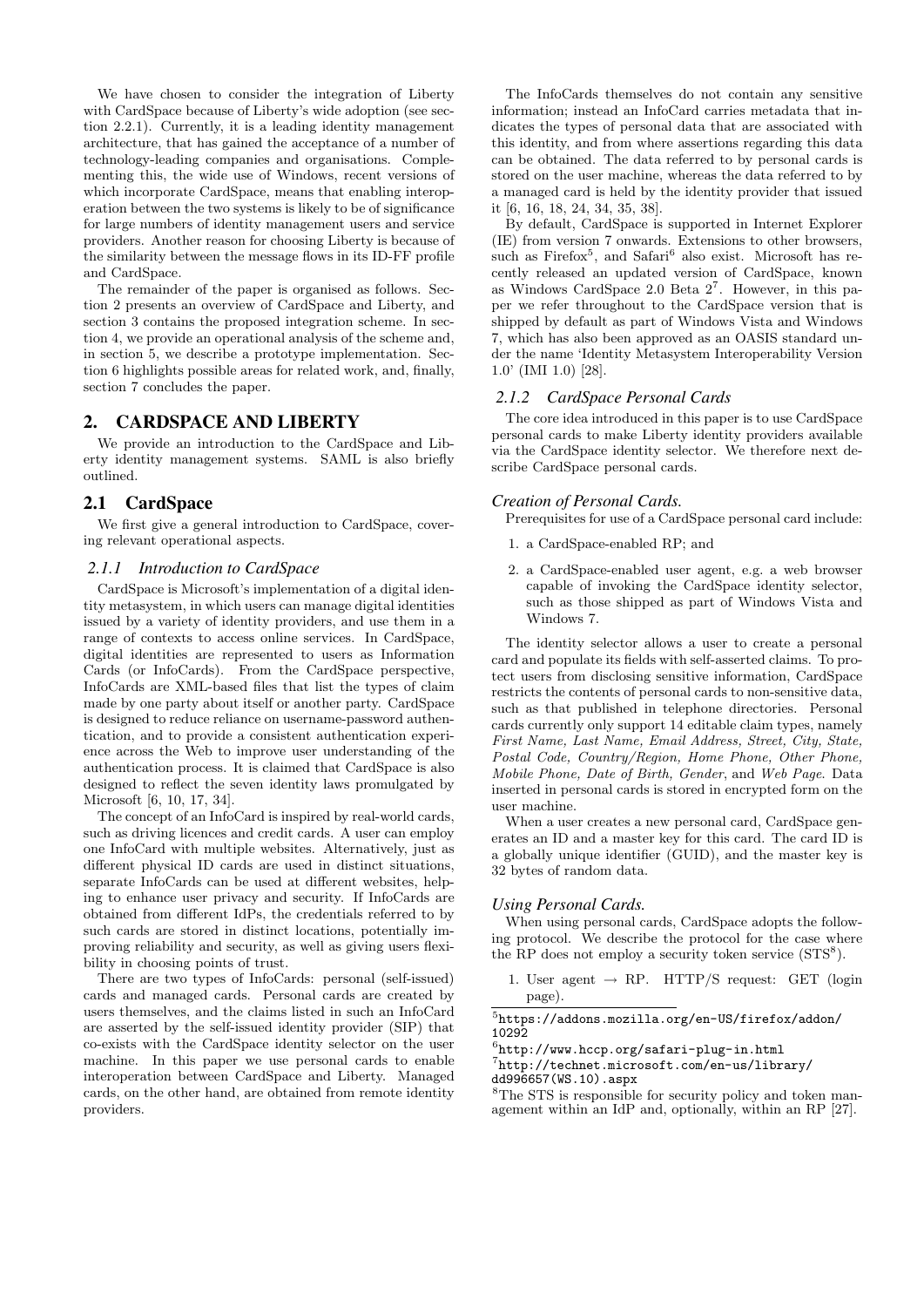- 2. RP  $\rightarrow$  user agent. HTTP/S response. A login page is returned containing the CardSpace-enabling tags in which the RP security policy is embedded.
- 3. User  $\rightarrow$  user agent. The user agent offers the user the option to use CardSpace (e.g. via a button on the RP web page); selection of this option causes the agent to invoke the CardSpace identity selector, passing the RP policy to the selector. Note that if this is the first time that this RP has been contacted, the identity selector will display the identity of the RP, giving the user the option either to proceed or to abort the protocol.
- 4. User agent  $\rightarrow$  user agent (identity selector  $\rightarrow$  Info-Cards). The CardSpace identity selector, after evaluating the RP security policy, highlights the InfoCards that match the policy, and greys out those that do not. InfoCards previously used for this particular RP are displayed in the upper half of the selector screen.
- 5. User  $\rightarrow$  user agent (user  $\rightarrow$  identity selector). The user chooses a personal card. (Alternatively, the user could create and choose a new personal card). The user can also preview the card (with its associated claims) to see which claim values are being released. Note that the selected InfoCard may contain several claims, but only the claims explicitly requested in the RP security policy will be passed to the requesting RP.
- 6. User agent  $\rightleftharpoons$  user agent (identity selector  $\rightleftharpoons$  SIP). The identity selector creates and sends a SAML-based Request Security Token (RST) to the SIP, which responds with a SAML-based Request Security Token Response (RSTR).
- 7. User agent  $\rightarrow$  user agent (identity selector  $\rightarrow$  user agent). The RSTR is then passed to the user agent, which forwards it to the RP.
- 8. RP  $\rightarrow$  user. The RP validates the token, and, if satisfied, grants access to the user.

The managed card operational protocol is similar, except that the remote IdP specified in the InfoCard is contacted instead of the SIP. The CardSpace identity selector then uses the standard identity metasystem protocols (see section 2.1.3) to first retrieve the IdP security policy<sup>9</sup> and then obtain a security token representing the selected digital identity from the STS of the remote IdP. The identity selector then passes the received token to the user agent, optionally after first obtaining permission from the user $^{10}$  [27, 41].

For CardSpace to work, both the RP and the IdP must be CardSpace-enabled. The problem that we address here is the incompatibility issue that will occur if the RP is CardSpace-enabled whereas the IdP is not, but is instead Liberty-enabled. Addressing this issue could help to extend the applicability of CardSpace.

#### *Private Personal Identifiers.*

The private personal identifier (PPID) is a unique identifier linking a specific InfoCard to a particular RP [6, 7, 38]. CardSpace RPs can use the PPID along with a digital signature to authenticate a user.

When a user uses a personal card at an RP for the first time, CardSpace generates a site-specific:

- PPID by combining the card ID with data taken from the RP certificate; and
- signature key pair by combining the card master key with data taken from the RP certificate.

In both cases, the domain name or IP address of the RP is used if no RP certificate is available.

Since the PPID and key pair are RP-specific, the PPID does not function as a global user identifier, helping to enhance user privacy. In addition, compromising the PPID and key pair for one RP does not allow an adversary to impersonate the user at other RPs. The CardSpace identity selector only displays a shortened version of the PPID to protect against social engineering attacks and to improve readability.

When a user first registers with an RP, the RP retrieves the PPID and the public key from the received authentication token, and stores them. If a personal InfoCard is re-used at a site, the supplied authentication token will contain the same PPID and public key as used previously, signed using the corresponding private key. The RP compares the received PPID and public key with its stored values, and verifies the digital signature. If all checks succeed it has assurance that it is the same user.

The PPID could be used on its own as a shared secret to authenticate a user to an RP. However, it is recommended that the associated (public) signature verification key, as held by the RP, should also always be used to verify the signed authentication token to provide a more robust authentication method [6].

#### *2.1.3 CardSpace Protocols*

In order to maximise interoperability with non-Windows platforms, CardSpace has been specifically designed to use open standards-based protocols, notably the WS-\* standards, the most significant of which are listed below.

- WS-Policy/WS-SecurityPolicy is used to describe security policies [3, 21]. Note that a website can also describe its policy in HTML/XHTML.
- WS-MetadataExchange is used to fetch security policies and exchange service description metadata over the Internet [4]. Note that a website can also transmit its security policy using HTTP/S.
- WS-Trust is used to acquire security tokens (e.g. SAML tokens) from IdPs [2].
- WS-Security is used to securely deliver security tokens to RPs [37]. Note that HTTP/S can also be used.

#### *2.1.4 Proof Keys*

A SAML security token can be coupled with cryptographic evidence to demonstrate the sender's rightful possession of the token. A 'proof key' is a key associated with a security token, and the data string used to demonstrate the sender's

<sup>9</sup>Depending on the IdP security policy, the user may be requested to provide credentials for authentication to the selected IdP. The authentication methods currently supported by CardSpace include username-password authentication, a Kerberos $\tilde{V}5$  service ticket, an X.509v3 certificate, and a selfissued token.

 $10$ This may involve presenting the user with a 'display token', prepared by the remote IdP, listing the claim values asserted in the 'real' security token; the identity selector will only continue if the user is willing to release such values.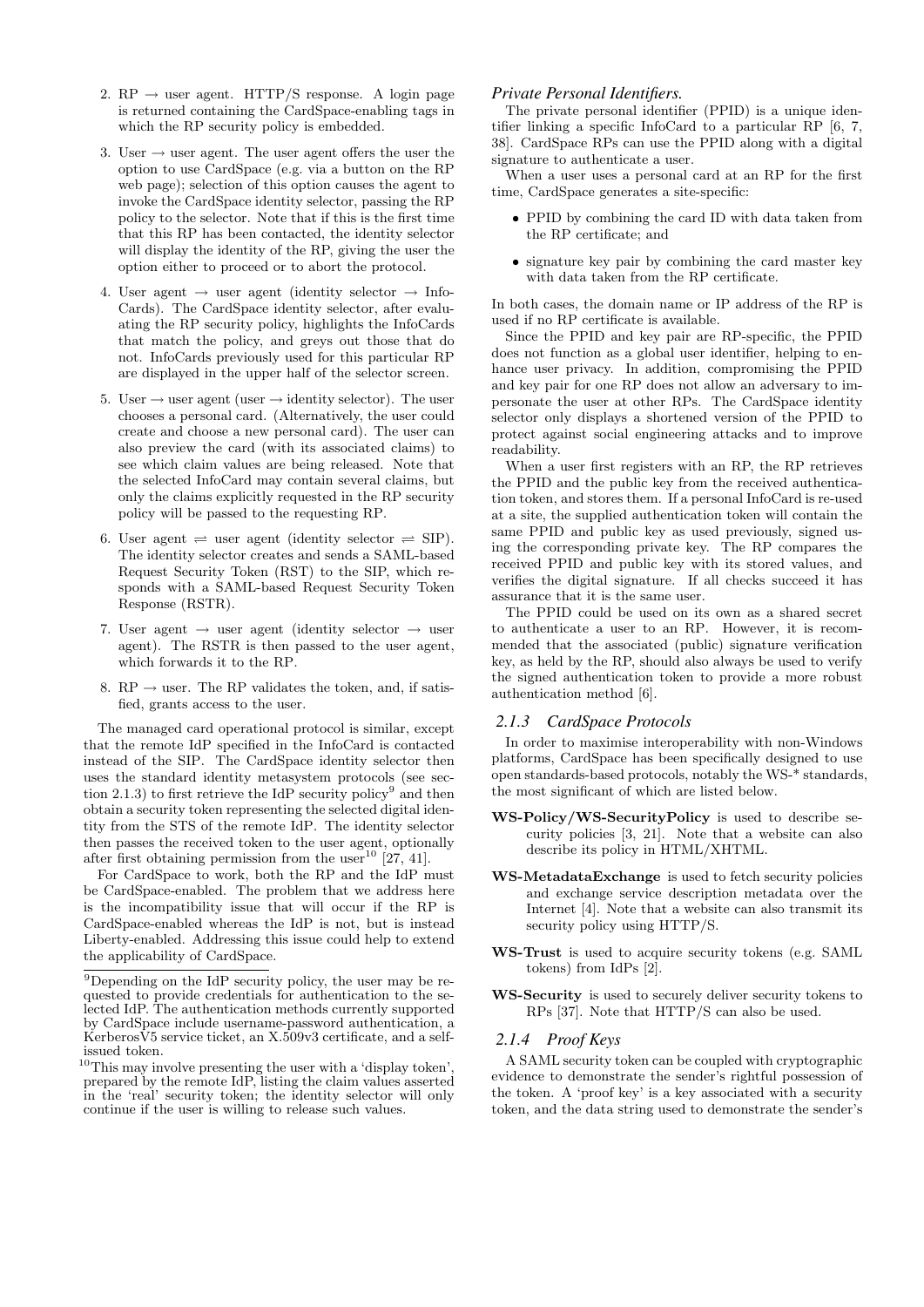knowledge of that key (e.g. through the inclusion of a digital signature or MAC computed using the key) is called the 'proof-of-possession' of the security token [27, 38].

A security token can be associated with two types of proof key.

1. Symmetric proof keys

If a symmetric key token is requested, a symmetric proof key is established between the identity selector and the CardSpace-enabled IdP [38], which is then revealed to the RP. This key is used to prove the subject's rightful possession of the security token. Whilst the use of such a key may optimise token processing in terms of speed and efficiency [36], it involves revealing the identity of the RP to the IdP, which is not ideal from a privacy perspective.

2. Asymmetric proof keys

If an asymmetric key token is requested, the identity selector generates an ephemeral RSA key pair and sends the public part of the key to the CardSpaceenabled IdP. The identity selector also sends a supporting signature to prove ownership of the corresponding private key [38]. If approved by the IdP, the public part is sent to the RP in the security token. The private part of the RSA key pair is then used to prove the subject's rightful possession of the security token. Although the use of such a key may not be as efficient as the symmetric approach, it helps to protect user privacy since the identity of the RP does not need to be disclosed to the IdP.

It merits mentioning that the default behaviour of the CardSpace identity selector is different in the special case of browser-based client interactions with a website, in which case 'bearer' tokens are requested. Because a web browser is only capable of submitting a token to a website passively over HTTP without any proof-of-possession, bearer tokens with no proof keys are used [36].

# 2.2 Liberty

We next give a general introduction to Liberty, covering relevant operational aspects.

#### *2.2.1 Introduction to Liberty*

The Liberty Alliance is a large consortium, established in 2001 by approximately 30 organisations; it now has a global membership of more than  $150^{11}$ . The Liberty Alliance Project (or simply Liberty) builds open, standardsbased specifications for federated identity, provides interoperability testing, and helps to prevent identity theft. Liberty also aims to establish best practices and business guidelines for identity federation. According to its website, Liberty has been widely adopted with, as of 2006, more than one billion Liberty-enabled identities and devices<sup>12</sup>. As of mid 2009, the work of the Liberty Alliance is being adopted by the Kantara Initiative<sup>13</sup>.

Figure 1 shows the general Liberty model, which is essentially a single sign-on (SSO) model [11]. In this model, a



Figure 1: The Liberty model

principal (or a user) can federate its various identities to a single identity issued by an identity provider, so that the user can access services provided by service providers belonging to the same circle of trust by authenticating just once to the identity provider. This relies on a pre-established relationship between the identity provider and every service provider in the circle of trust.

The Liberty specifications are divided into three frameworks: the identity federation framework (ID-FF) [49], the identity web services framework (ID-WSF) [47] and the service interface specifications (ID-SIS) [30]. In this paper we focus on the ID-FF. The ID-FF provides approaches for implementing federation and SSO, including supporting mechanisms such as session management and identity/account linkage.

## *2.2.2 Liberty Functional Requirements*

The Liberty architecture [49] supports the following activities.

- Identity federation This is the process of linking a user's SP identity with a specific IdP (given user consent). At the time of federation, two user pseudonyms<sup>14</sup> are created for the IdP-SP association, one for use by each party. De-federation is the reverse process.
- Single sign-on This feature enables a user to log in once to an IdP in a Liberty circle of trust and subsequently use SPs belonging to this circle without the need to log in again. Global log-out is the reverse process.
- Anonymity A Liberty SP may request a Liberty IdP to supply a temporary pseudonym that will preserve the anonymity of a user. This identifier may be used to obtain information for or about the user (given their consent) without requiring the user to consent to a long term relationship with the SP [49].

#### *2.2.3 Single Sign-on and Federation Profiles*

The Liberty ID-FF protocol specification [14] defines the SSO and federation protocol. The ID-FF bindings and profile specification [12] defines profiles, i.e. mappings of ID-FF protocol messages to particular communication protocols (e.g. HTTP [22]). The latter document also describes the common interactions and processing rules for these profiles.

The single sign-on and federation protocol has three associated profiles, summarised below.

 $^{11}$ http://www.projectliberty.org/liberty/membership/ current\_members/

 $^{12}$ http://www.projectliberty.org/liberty/adoption/

<sup>13</sup>http://kantarainitiative.org/

<sup>&</sup>lt;sup>14</sup>A pseudonym is an opaque but unique handle (identifier) for the user, enabling the user's real identity to remain private. Pseudonyms can be temporary or persistent, and are included in SAML tokens exchanged between a Liberty IdP and SP.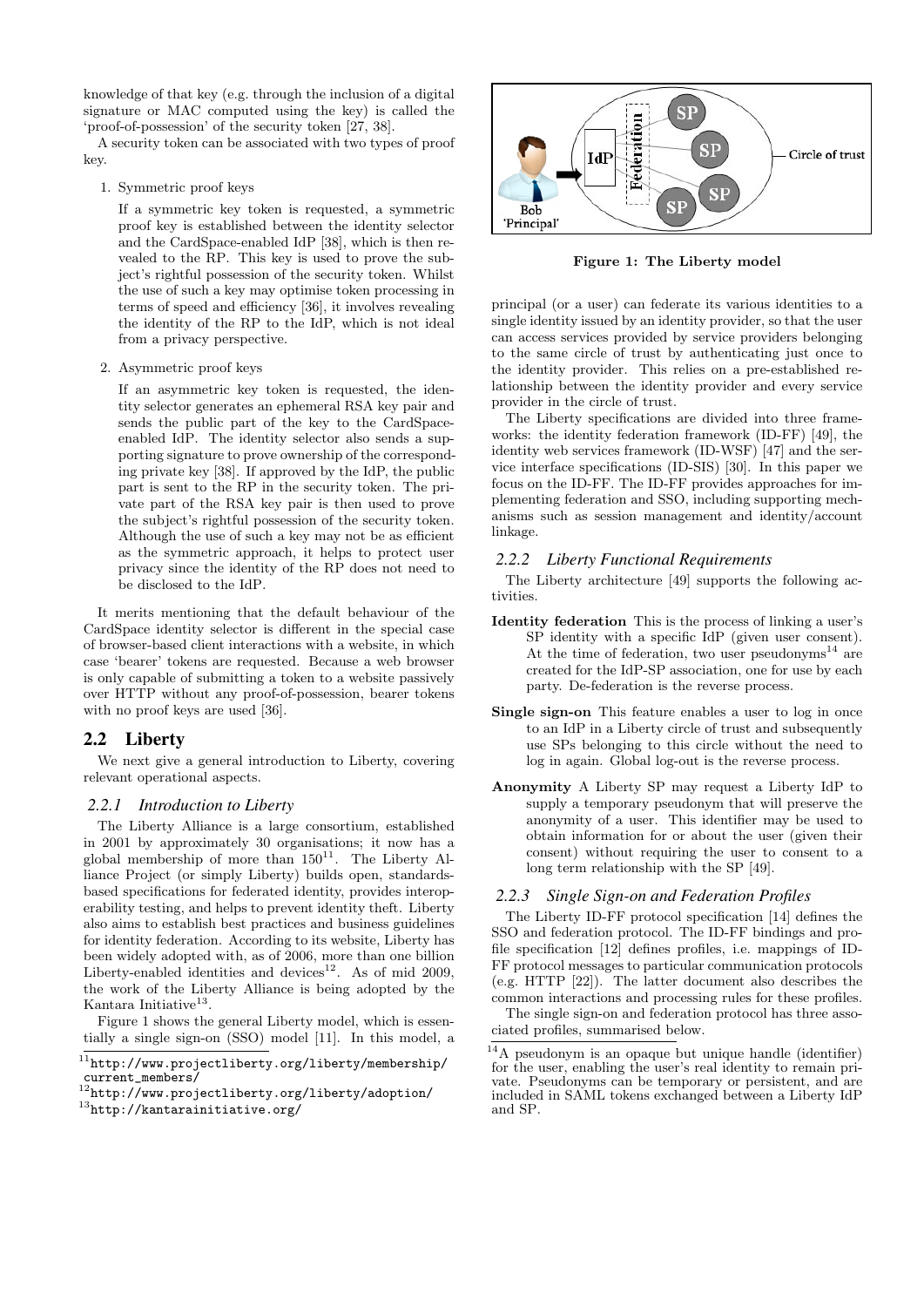- Liberty artifact profile The Liberty artifact profile involves embedding an artifact (i.e. an opaque handle) in a URI exchanged between the IdP and SP via Web redirection, and also requires direct (background) communication between the SP and IdP [49]. The SP uses the artifact to retrieve the full SAML assertion from the IdP. As it requires direct SP-IdP communication, which is inconsistent with the CardSpace approach<sup>15</sup>, the proposed scheme does not support this profile.
- Liberty browser post profile JavaScript-enabled browsers can perform an HTTP redirect between IdPs and SPs by using JavaScript to automatically send a form (containing the authentication data). This profile embeds the entire SAML assertion in an HTML form. As a result, it does not use an artifact and does not require any direct communication between the SP and the IdP. The scheme proposed here supports this profile.
- Liberty-enabled client (and proxy) profile This profile defines interactions between Liberty-enabled clients (and/or proxies), SPs, and IdPs. A Liberty-enabled client (LEC) is a user agent that can directly communicate with the IdP that the user intends to use to support its interactions with an SP. In addition, the LEC sends and receives Liberty messages in the body of HTTP requests/responses using 'post', rather than relying upon HTTP redirects and encoding protocol parameters into URLs. Therefore, LECs do not impose any restrictions on the size of the protocol messages. Interactions between a user agent and an IdP are SOAP-based, and the protocol messages include Liberty-specified HTTP headers.

Although it adds complexity, this profile seems like a natural fit to the proposed scheme. We propose to use the CardSpace identity selector to act as a Libertyenabled client. In our scheme, the identities of the IdPs are stored on CardSpace personal cards.

#### *2.2.4 Proof Keys*

The Liberty ID-FF supports SAML 2.0 assertions as a security token type. The SAML 2.0 specifications offer three proof-of-possession methods (also referred to as subject confirmation methods): Holder-of-Key (HoK), Sender-Vouches, and bearer [13].

The HoK method [45] can be used to address both the symmetric and asymmetric proof-of-possession requirements of a CardSpace-enabled RP.

# 2.3 SAML

SAML is an XML-based standard for exchanging identityrelated information across the Internet. The SAML specifications cover four major elements.

A SAML assertion can contain three types of statement:

- 1. an authentication statement, asserting that a user was authenticated at a particular time using a particular authentication method;
- 2. an attribute statement, asserting that a user is associated with certain attributes; and
- 3. an authorization decision statement, asserting that a particular user is permitted to perform a certain action on a specific resource.
- SAML protocols define data structures for sending SAML requests and returning assertions.
- SAML bindings map SAML protocol messages onto standard communication protocols, e.g. HTTP.
- SAML profiles describe how SAML assertions, protocols and bindings are combined together to support a particular use case.

SAML 1.0 [26] was first adopted as an OASIS standard in 2002; a minor revision, SAML 1.1 [33], was formally adopted in 2003. A major revision led to SAML 2.0 [13], which became a standard in 2005. The differences<sup>16</sup> between version 1.1 and 2.0 are significant, and SAML assertions of the two types are incompatible.

Finally note that the CardSpace SIP currently only issues tokens conforming to SAML 1.1 [38], whereas the Liberty specifications require IdPs to generate assertions using SAML 2.0 syntax.

# 3. THE INTEGRATION SCHEME

This section provides an overview of the scheme, and also gives a brief description of its protocol flow. However, we first highlight the main differences between the integration scheme proposed here and a previously proposed scheme of this type.

## 3.1 Previous Work

The integration scheme proposed here builds on a previous proposal for CardSpace-Liberty integration [1], referred to below as the AM scheme. Whilst the scheme proposed here has some properties in common with this previous proposal, for example both approaches concentrate on supporting integration at the client rather than at the server, there are a number of important differences.

Instead of focusing on CardSpace users only, as is the case with the scheme described here, the AM scheme allows for full interoperability even in the case where the SP is Libertyenabled and the IdP is CardSpace-enabled. However, since no prototype has been developed, issues which might arise during deployment have not been explored. By contrast, the scheme described below has been prototyped, and hence greater confidence can be derived in its practicality.

One important goal for any identity management system is ease of use. However, user interface issues, notably the operation of the integration software on the client platform, have not been explored for the AM scheme, whereas the proposal here addresses this through a combination of a browser extension and the CardSpace interface. In addition, whereas the relationship between the integration software and the web browser is not specified for the AM scheme, this issue has been resolved for the scheme presented here by implementing the functionality in a web browser plug-in residing on the user machine.

The means by which the integration software is triggered is also not clear for the AM scheme. For example, if the integration software is assumed to run at all times, then

 $^{15}$ In CardSpace, all RP-IdP communications must go through the identity selector on the user machine.

 $^{16}\mathrm{https://spaces.internet2.edu/display/SHIB/}$ SAMLDiffs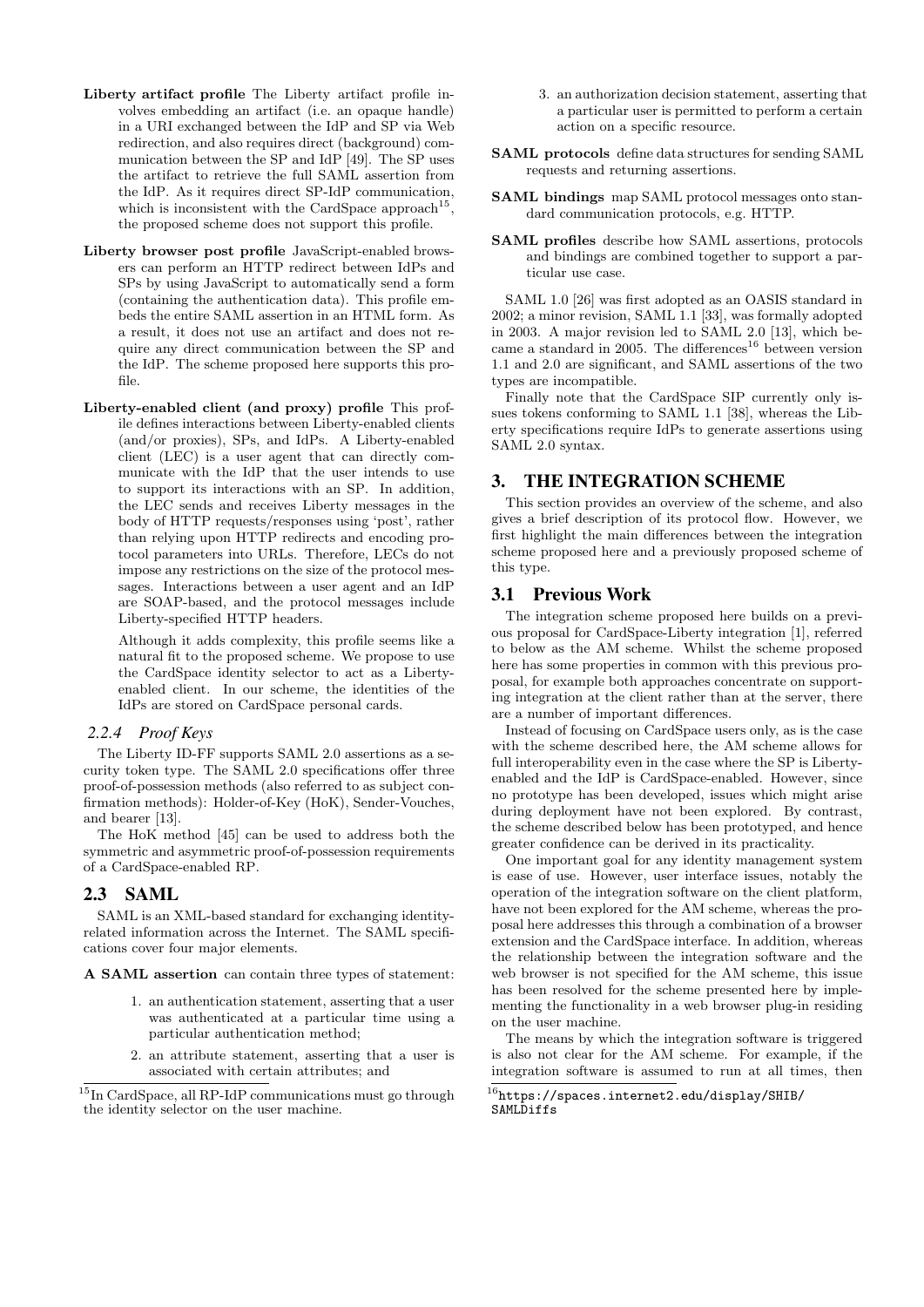problems arise if the user wants to use CardSpace or Liberty without integration. By contrast, several ways of addressing this particular issue are described in sections 3.2.3 and 4.3.

The AM scheme does not address how to handle the private personal identifier (PPID), described in section 2.1.2, when supporting interoperation between RPs and Libertyenabled IdPs. Additionally, it is not clear whether providing the full address of the IdP is the responsibility of the RP, the integration software, or the user. These issues are addressed in sections 3.2 and 5.

## 3.2 Integration Protocol

We now present the novel protocol.

# *3.2.1 System Parties*

As stated earlier, the integration scheme addresses the incompatibility issue arising if the RP is CardSpace-enabled and the IdP is Liberty-enabled. The parties involved are as follows.

- 1. A CardSpace-enabled RP.
- 2. A CardSpace-enabled user agent (e.g. a suitable web browser).
- 3. A Liberty-enabled IdP.
- 4. The integration browser extension (which must first be installed).

Note that there is no need for a Liberty-enabled user agent. Instead the user only needs to install the integration browser extension.

Figure 2 gives a simplified picture of the high-level interactions between system parties on the user machine. The parties shown are the browser extension, the user agent (browser), the identity selector, and the SIP. The arrows indicate information flows.



Figure 2: Data flows between client parties

# *3.2.2 Preconditions*

The scheme has the following requirements.

- The user must have an existing relationship with a CardSpace RP.
- The user must have an existing relationship with a Liberty-enabled IdP, and hence the IdP has a means of authenticating the user.
- The CardSpace-enabled RP must not employ an STS (see section 4.7). Instead, the RP must express its security policy using HTML/XHTML, and interactions between the CardSpace identity selector and the RP must be based on HTTP/S via a web browser. This is because of the use of a browser extension (see section 3.2.4) in the scheme, and a browser extension by itself is incapable of managing the necessary communications with an STS.
- The CardSpace-enabled RP must support SAML 2.0 (see section 2.3).
- As well as being able to verify the InfoCard signature, the CardSpace-enabled RP must be able to verify the the IdP digital signature in the provided SAML token.
- The Liberty-enabled IdP must be prepared to provide SAML assertions for SPs for which a federation agreement does not exist for the user concerned<sup>17</sup>. In the absence of the IdP-SP-specific user pseudonyms (which would exist if federation had occurred) the IdP is prepared to use the InfoCard PPID for the user in place of Liberty pseudonyms in the SAML request and response messages (and in the created SAML assertion). This avoids changes to the Liberty message formats, but does require a minor policy/operational change to the Liberty-enabled IdP.

#### *3.2.3 LibertyCards*

Either prior to, or during, use of the integration protocol, the user must create a special personal card, referred to as a LibertyCard, which will represent the Liberty IdP. This card must contain the URL of the Liberty IdP it represents, and must also contain a predefined sequence of characters, e.g. the word 'Liberty', which will be used to trigger the integration software (see section 4.3).

The browser extension, described in section 3.2.4, must process the policy statement provided by the RP before it is passed to the identity selector. It must first decide whether or not the RP policy requirements can be met by one or more of the LibertyCards; if not then it leaves the policy statement unchanged, and the browser extension plays no further active part in processing. However, if use of a LibertyCard is appropriate, then the browser extension changes the policy to include the types of claim employed by Liberty-Cards. For example, if the URL of the Liberty IdP is stored in the web page field of the LibertyCard, then the browser extension must modify the RP security policy to add the web page claim (see section 5.3.1 for further details). Note that adding the claim types to the RP security policy is necessary to ensure that the token supplied by the SIP contains the values of these claims, which can then be processed by the browser extension; otherwise these values would not be available to the browser extension<sup>18</sup> .

 $17\overline{1}t$  is thus not necessary for the user to Liberty-federate the IdP with the RP (which would in any case be difficult to achieve given that we are not requiring the RP to be Liberty-enabled).

<sup>18</sup>Unfortunately, whilst necessary for the operation of the browser extension, adding claims to the RP policy means that CardSpace-compliant IdPs for which the user has 'managed' InfoCards, and which might otherwise be acceptable to the RP, cannot be selected by the user.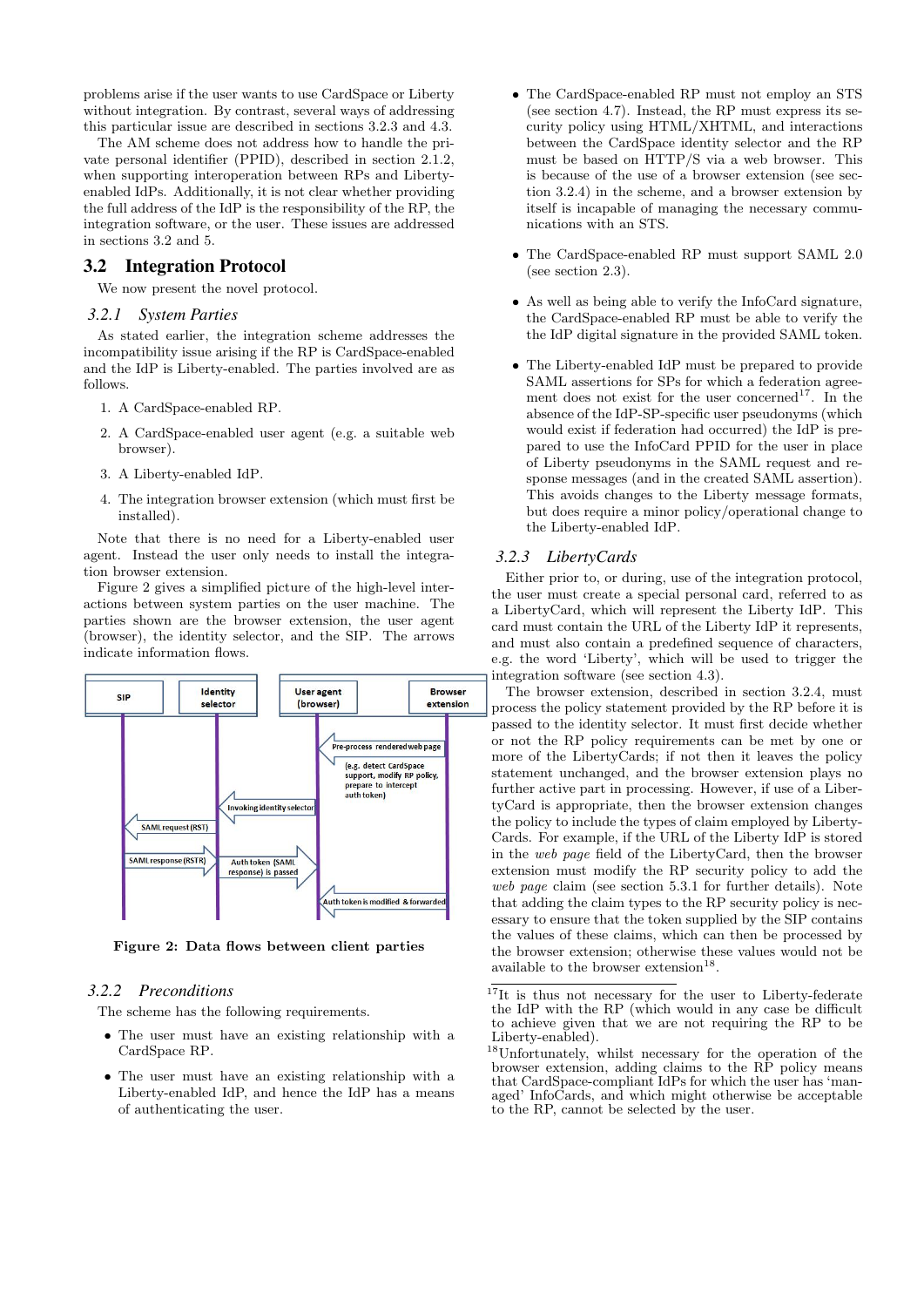One approach that would avoid the need to store the URL of the IdP in a personal card would involve the browser extension prompting the user to enter the URL of the IdP that they wish to contact, after they have selected a card. This could occur as part of step 8 in section 3.2.5. However this approach is not adopted here because it would require the user to manually enter the URL every time a LibertyCard is used, causing usability issues.

#### *3.2.4 Browser Extension*

The integration scheme is based on a browser extension that is able to:

- automatically execute;
- read and inspect browser-rendered web pages;
- modify rendered web pages if certain conditions hold;
- intercept, inspect and modify messages exchanged between a CardSpace identity selector and a CardSpaceenabled RP (via a browser);
- automatically forward security tokens (via browserbased HTTP redirects) to Liberty-enabled IdPs and to CardSpace-enabled RPs; and
- provide a means for a user to enable or disable it.

#### *3.2.5 Protocol Operation*

Figure 3 gives a simplified sketch of the integration scheme. The protocol operates as follows (with step numbers as shown in figure 3). Steps 1, 2, 4–7 and 12 of the integration scheme are the same as steps 1, 2, 3–6 and 8, respectively, of the CardSpace personal card protocol given in section 2.1.2, and hence are not described again here.

- 3. User agent  $\rightarrow$  user agent (browser extension  $\rightarrow$  browser). The browser extension scans the login page to detect whether the RP website supports CardSpace. If so, it starts to process the browser-rendered login page, including embedding a function into the page to intercept the authentication token that will later be returned by the CardSpace identity selector. If not, the browser extension terminates.
- 8. User agent  $\rightarrow$  user agent (identity selector  $\rightarrow$  browser extension). Unlike in the 'standard' case, the RSTR is not sent to the RP; instead the browser extension intercepts the RSTR (a SAML authentication response), converts it into a SAML authentication request, and forwards it to the appropriate Liberty-enabled IdP. Note that the detailed format of the SAML authentication request will depend on the Liberty profile being used (see discussion below).
- 9. Liberty-enabled  $IdP \rightleftharpoons$  user. If necessary, the Libertyenabled IdP authenticates the user.
- 10. Liberty-enabled IdP  $\rightarrow$  user agent. The IdP sends a SAML authentication response to the user agent. This response is also Liberty profile-dependent (see discussion below).
- 11. User agent  $\rightarrow$  RP. The user agent forwards the token to the RP, optionally after first obtaining permission from the user (see section 4.4).

The detailed operation of steps 8 and 10 is dependent on the Liberty profile in use between the user agent and the IdP. The construction of the SAML authentication request in step 8 differs depending on whether the Liberty browser post (LBP) profile or the Liberty-enabled client (LEC) profile is in use. For example, the URI identifier 'URI: http:// projectliberty.org/profiles/brws-post' must be used when employing the LBP profile, whereas 'URI: http:// projectliberty.org/profiles/lecp' must be used when employing the LEC profile. In addition, when using the LEC profile, the authentication request must be submitted to the IdP as a SOAP [25] request with a Liberty-enabled header, whereas when using LBP, the authentication request to the IdP can be embedded in an HTML form.

The details of steps 10 and 11 differ significantly depending on which of the two Liberty profiles is in use. In the LEC profile, in step 10 the IdP returns the authentication response to the client (which is responsible for forwarding it to the specified SP). In the LBP profile, however, the IdP sends the HTML form carrying the authentication response to the user agent, and redirects the user via the user agent to the specified SP. Such a procedure would deny the browser extension the opportunity to intercept the communication and give the user the choice whether or not to allow the token to be sent to the RP (as is normally the case for CardSpace). We therefore require a small modification to the way that the Liberty-enabled IdP operates. The IdP must be modified to redirect the user agent to a web page at the IdP server, rather than at the RP, thereby giving the browser extension control. This could be achieved by requiring the IdP to set the action attribute<sup>19</sup> of the HTML form to an empty string or to  $\#^{20}$ . In step 11, the browser extension resets the action attribute to the URL address of the appropriate CardSpace RP, and, after obtaining user permission to release the authentication token to the given RP, automatically submits the HTML form, redirecting the user agent to the RP website. This small change to the normal operation of the Liberty IdP helps to enhance user control (see sections 4.4 and 5.3.3), hence implementing Microsoft's first identity law [6, 10, 17, 34]. It merits mentioning that both the LBP and LEC profiles require the SP URL address to be specified as the value of the '<lib:AssertionConsumerServiceURL>' statement in the SAML authentication request [12]. To keep the changes at the IdP side to a minimum, the value of this field could be set to  $#$ , implicitly instructing the IdP to include this value instead of the SP's URL in the action attribute of the HTML form sent back to the user agent. Further discussion of the LBP and LEC profiles is given in section 4.2.

Given that we have assumed that the RP supports SAML 2.0 tokens, there is no need to modify the proof-of-possession data since the RP can use the Liberty ID-FF supported HoK [45] method (which can be symmetric or asymmetric) to express its proof-of-possession requirements. However, a

 $19$ Observe that, in the standard LBP profile case, the action attribute of the HTML form is set to the URL address of the requesting SP, and the IdP redirects the user agent to that SP.

 $^{20}\rm{Note}$  that whilst this has been shown to work successfully with IE7 and IE8, other browsers may not support an action attribute of an empty string or hash  $(\#)$ ; hence setting the action attribute to a relative URL for the IdP login page may be required for such browsers.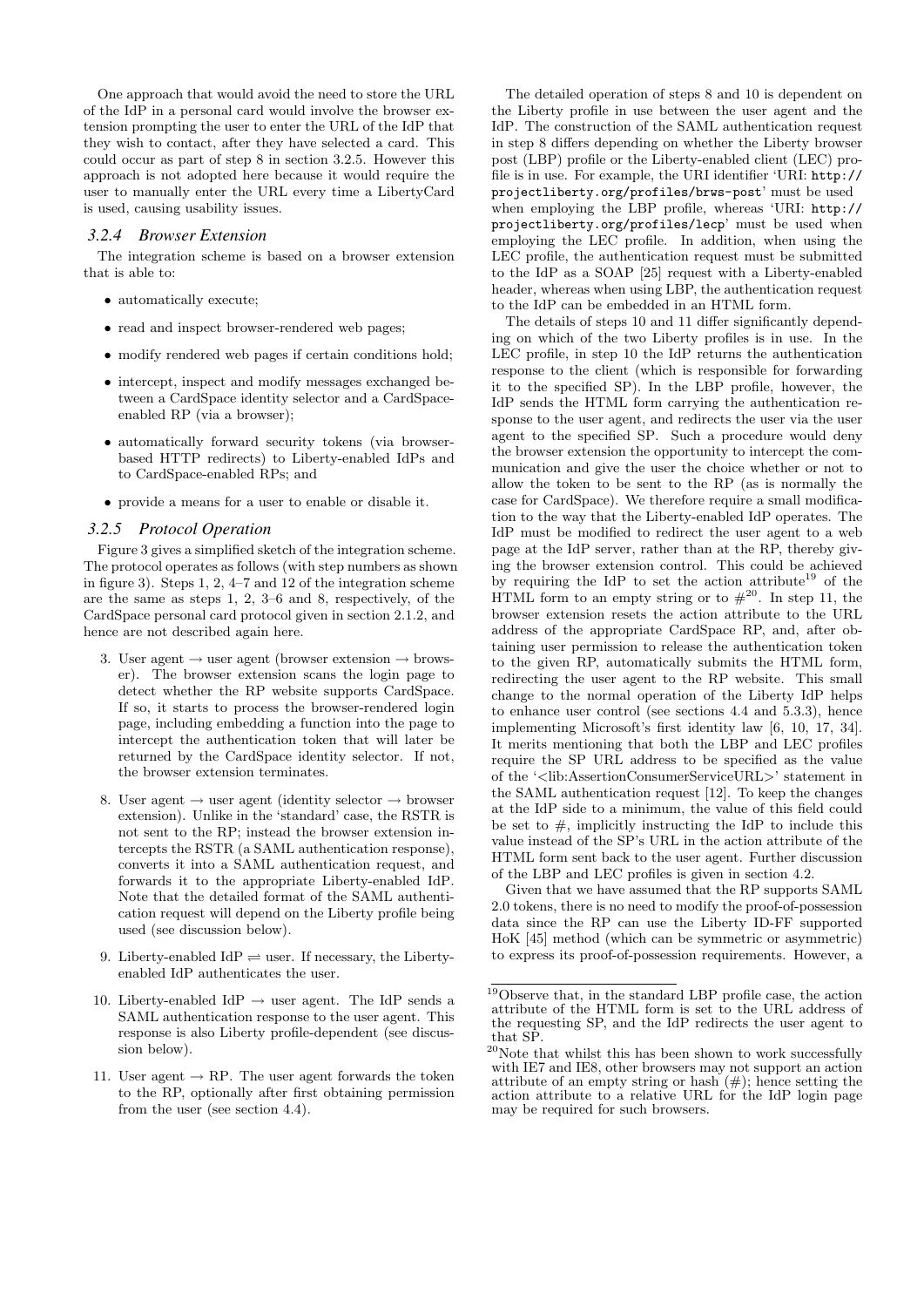symmetric proof key should only be used if the user is willing to disclose the identity of the RP to the IdP, and if the RP holds a valid certificate. For browser-based applications (and also where no proof-of-possession is needed), the proposed scheme supports bearer tokens [13, 36, 38].

Finally observe that the additional steps above can be integrated into the current CardSpace framework relatively easily, as the prototype implementation shows.



Figure 3: Protocol exchanges

# 4. DISCUSSION AND ANALYSIS

We now consider implementation and applicability issues of the scheme.

# 4.1 Differences in Scope

There is a key difference between the Liberty ID-FF and CardSpace frameworks. CardSpace allows IdPs to assert a range of attributes about users (including simple authentication assertions), whereas Liberty ID-FF only supports authentication assertions. In CardSpace, the user attributes to be asserted are specified in a SAML attribute statement contained in a SAML request that can be processed by the local SIP or the remote CardSpace-enabled IdP. However, a Liberty ID-FF conformant IdP is only required to generate SAML authentication statements (and not assert user attributes), which gives rise to an interoperation problem. Two possible solutions are as follows.

1. It could be assumed that the CardSpace RP is only concerned with user authentication (which seems likely to be a common case). In such a case a LibertyCard contains the IdP URL and the trigger word, and a LibertyCard will only be used if the RP policy requests an assertion solely of the PPID attribute, e.g. by including 'http://schemas.xmlsoap.org/ws/2005/05/identity/ claims/privatepersonalidentifier' in the list of required claims. In such a case, the browser extension will modify the RP policy to ensure it includes the fields used in LibertyCards (see section 3.2.3). On selection of a LibertyCard, the browser extension (as in step 8 in section 3.2.5) intercepts, creates and forwards

a SAML authentication request to the user-selected IdP. While this is a straightforward task, it limits the scope of applicability of the scheme.

2. Alternatively, it could be assumed that the CardSpaceenabled RP is concerned with both user authentication and the assertion of user attributes, and that the RP policy permits assertions (for user attributes only) to be provided by the SIP. In this case, along with requiring the PPID, the RP security policy would also specify the attributes required, leading the identity selector to highlight the user-created LibertyCards that satisfy the requirements. To ensure that no changes are required at either the RP or the IdP, the browser extension could store attribute assertions created by the SIP. The browser extension would then create the SAML authentication request according to the Liberty ID-FF standards, and forward it to the specified IdP. When the browser extension receives the response containing the authentication assertion from the IdP, it would add appropriate attribute assertion(s) from its local cache and then forward the entire package to the RP. However, if the RP security policy dictates that security tokens must be wholly signed by the issuing IdP, then this solution would fail.

The prototype implementation, described in section 5, implements the first approach.

# 4.2 Liberty Profiles

To maximise applicability, the integration scheme supports both the Liberty browser post (LBP) and Libertyenabled client (LEC) profiles, introduced in section 2.2.3. However, the prototype described in section 5 only implements the LBP profile.

In the LEC profile, interactions between a user agent and an IdP are SOAP-based, and the protocol messages include Liberty-specified HTTP headers indicating that the sender is Liberty-enabled. Under the LEC profile, the client must submit the authentication request to the IdP as a SOAP request, whereas, when using the LBP profile, the request can be embedded in an HTML form containing a field called 'LAREQ' set to the '<lib:AuthnRequest>' protocol message [12, 14]. In order to support both profiles, the integration software must therefore be capable of supporting both forms of communications with the IdP.

The two profiles have many properties in common. For example, they both support SAML. In both profiles, the HTML form containing the authentication response must be sent to the user agent using an HTTP POST; this form must contain the field 'LARES' with value equal to the authentication response, as defined in the Liberty protocol schema [14]. In both profiles, the value of the 'LARES' field must be encoded using a base-64 transformation [23].

Despite the differences between the profiles, the protocol steps given in section 3.2.5 apply to both profiles.

# 4.3 Triggering the Browser Extension

As stated in section 3.1, the means by which the integration software is triggered needs to be chosen carefully. The means included in the scheme described in section 3.2.3 is to include a trigger sequence (e.g. the word 'Liberty') in a specific field of a LibertyCard. This is also the method used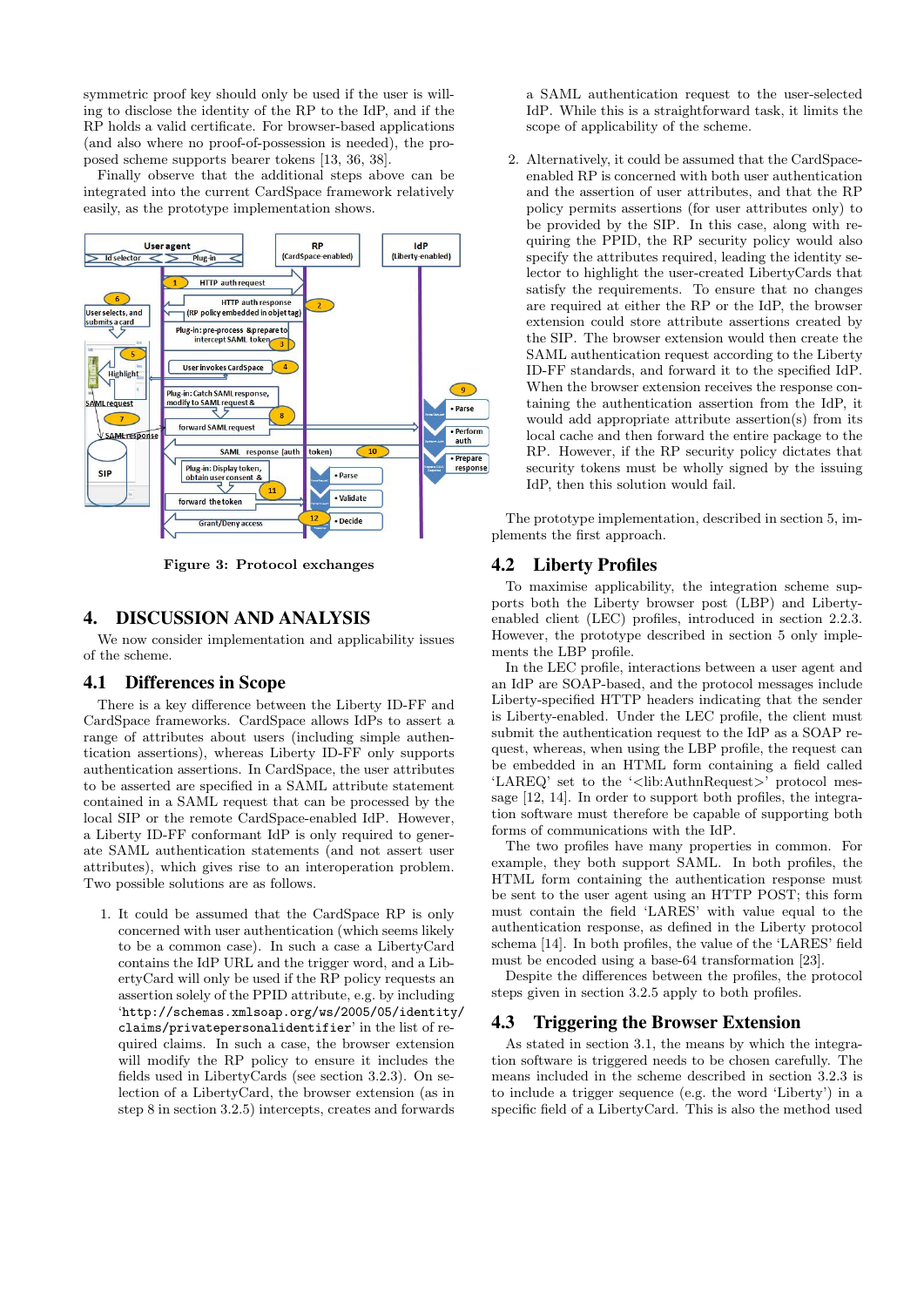in the prototype described in section 5. However, other approaches could be used, e.g. as follows.

- 1. The browser extension could start whenever CardSpace is triggered. When a user submits an InfoCard, the browser extension would offer the user two options (based on HTML forms): to continue to use CardSpace as usual, or to use a Liberty-enabled IdP. This approach gives a greater degree of user control, and hence implements Microsoft's first identity law [6, 10, 17, 34]. However, it is not particularly convenient, since it would always require users to choose whether or not to use the integration software.
- 2. Alternatively, the browser extension could ask the user whether they wish to activate the integration protocol (e.g. via a JavaScript pop-up box). This has advantages and disadvantages similar to those of the first alternative.

# 4.4 Token Forwarding

The means by which the security token is forwarded to the RP needs to be chosen carefully. We refer to the numbered protocol steps given in section 3.2.5.

The responsibility for delivering the security token could be given to the Liberty IdP (as is normally the case when using the LBP profile). In this case the RP address could be added to the SAML authentication request (as prepared in step 8) so that the IdP knows which RP it must forward the token to (again as is normally the case for the Liberty profiles). Although this would avoid the need for changes to the normal operation of the Liberty IdP and potentially also help auditing, such an approach has privacy implications since the IdP would learn the identity of the RP.

As a result, as specified in step 11 of the proposed scheme, the responsibility for sending the security token to the RP is given to the user agent. Thus a means is required for giving the browser extension the address of the RP, so that it can forward the token. We next consider three possible ways in which the RP address might be made available.

- The RP address could be stored in the browser extension itself. Whilst this puts the user in control, it is not user-friendly, as it would require users to manually add the address of each RP into the code of the browser extension.
- After the security token is returned from the Liberty IdP, the browser extension could ask the user to enter the RP address, e.g. using a JavaScript pop-up box or an HTML form. This has advantages and disadvantages similar to those of the previous alternative.
- The browser extension could store the RP address encrypted in a cookie as part of step 3, so that the browser extension can obtain the address in step 11. In order to adhere to cookie security rules [31], this must be done in such a way that the browser believes it is communicating with the same domain when the cookie is set and when it is retrieved<sup>21</sup>.

To achieve this, the browser extension encrypts and stores the RP address in a cookie in step 3, before the identity selector is invoked. As part of step 8, the browser extension retrieves the encrypted value from the cookie and sends it to the IdP as a hidden HTML variable in an HTML form or as a query URL parameter. As part of step 10, the IdP returns the encrypted RP address to the user agent (again as a hidden form variable or as a URL parameter<sup>22</sup>). In step 11, the browser extension obtains the encrypted value and decrypts it to obtain the RP address.

Note that the IdP is unable to read the RP address, hence protecting user privacy, since it is encrypted using a key known only to the browser extension. If the IdP, however, needs the RP address for auditing purposes (e.g. for legal reasons), or the IdP policy requires the disclosure of the RP identity (e.g. so it can encrypt the security token using the RP's public key), then the RP address could be sent in plain text to the IdP.

# 4.5 Defeating Phishing

Use of LibertyCards helps to mitigate the risk of phishing. The LibertyCard contains the URL of the IdP entered by the user, and the user will only be forwarded to that IdP, i.e. the RP will not be able to redirect the user to an IdP of its choice. By contrast, in the Liberty artifact and Liberty browser post profiles (and in OpenID [44, 48]), a malicious SP might redirect a user to a fake IdP, which could then capture the user credentials. This is a particular threat for static credentials, such as usernames and passwords.

# 4.6 Integration at the Client Side

Some IdPs and RPs/SPs may not be prepared to accept the burden of supporting two identity management systems simultaneously, at least unless there is a significant financial incentive. Currently, major Internet players, such as  $MSN^{23}$ , do not provide any means of interoperating between identity management systems. As a result, a client-side technique for supporting interoperation could be practically useful.

In addition, building the integration scheme on the client means that the performance of the server is not affected, since the integration overhead is handled by the client. Such an approach also reduces the load on the network.

## 4.7 STS-enhanced RPs

STS-enhanced RPs are not supported by the integration scheme. This is because use of an STS involves direct communication (i.e. not via a browser) between the CardSpace identity selector and the RP STS [27], which the integration browser extension is currently not capable of intercepting. For example, the identity selector directly contacts the RP STS to obtain its security policy using WS-MetadataExchange.

In the scheme described in this paper, the interaction with the RP uses HTTP/HTML via a web browser. This is a simpler and probably more common scenario for RP interactions [19]. As discussed in section 2.1.3, an RP security policy can be expressed using HTML, and both the policy and the security token can be exchanged using HTTP/S. Therefore, to act as a CardSpace-enabled RP, a website is not

 $21$ Note that creation of and access to the cookie can be handled by the browser extension transparently to RPs and IdPs.

 $22$ The use of HTML forms (with the POST method) is preferable to query URL parameters, since the latter may suffer from size restrictions; hence the former approach is used in the prototype implementation described in section 5.  $^{23}$ http://www.msn.com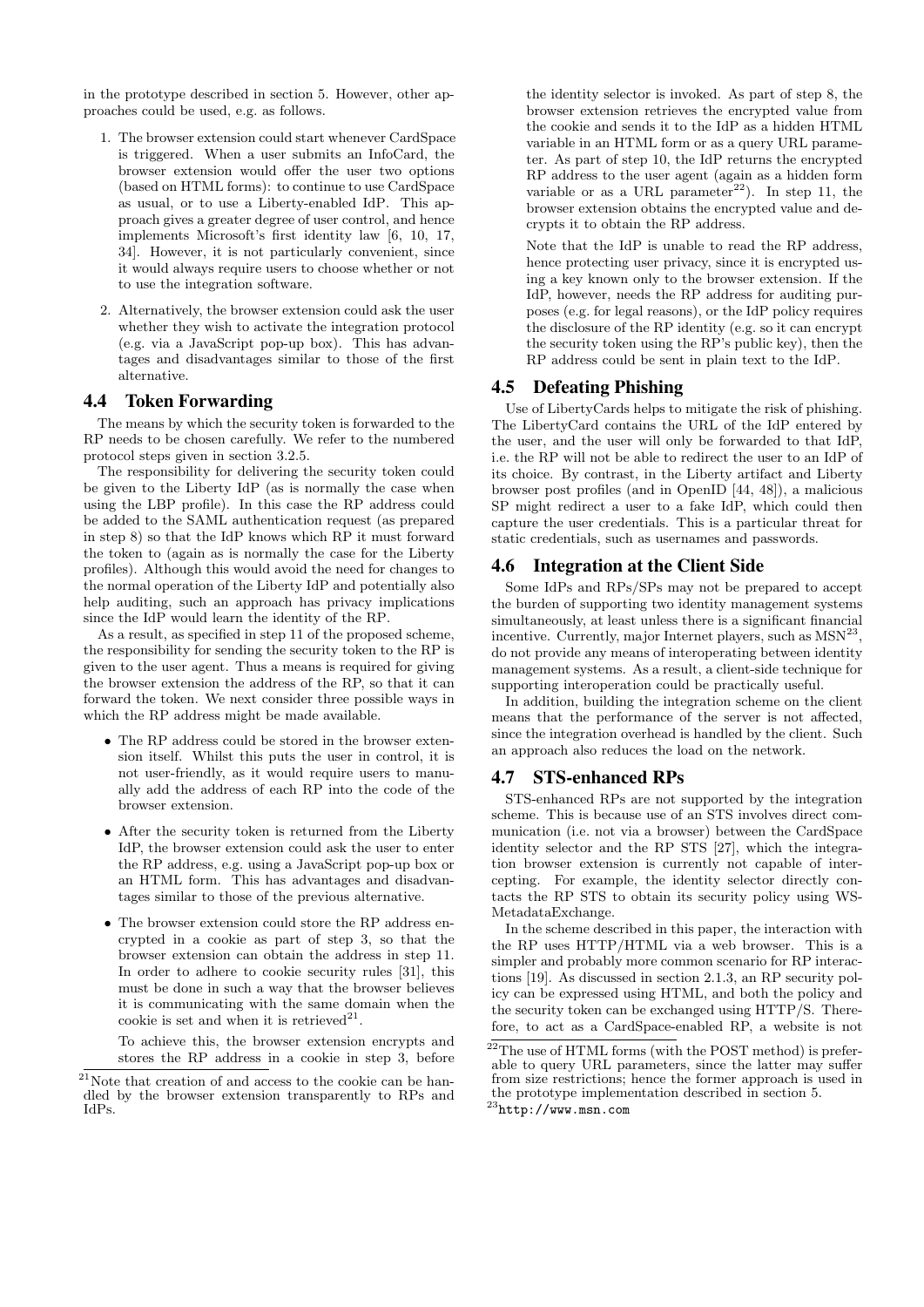required to implement any of the WS-\* specifications [19, 27].

# 4.8 Applicability of the Scheme

Although the proposed integration scheme is presented as Liberty-specific, we suspect that the scheme could also be applicable for SAML-compliant IdPs; this, nevertheless, requires certain modifications to the current scheme. For example, the technical differences<sup>24</sup> between Liberty ID-FF 1.2 and SAML 2.0 must be carefully examined. However, given that SAML 2.0 is the successor to SAML 1.1, Liberty ID-FF 1.2 and Shibboleth 1.3 [15], a mapping seems likely to be possible.

Reconfiguring the integration scheme to interoperate with SAML-aware IdPs potentially significantly increases its applicability and practicality. For example, the exchange of identity attributes, which is not supported under the current scheme, would then be feasible. The reconfiguration of the scheme remains possible future work.

# 5. PROTOTYPE REALISATION

This section provides technical details of a prototype implementation of the integration scheme when used with the Liberty browser post profile. A number of prototype-specific properties and possible limitations of the current prototype are also described.

# 5.1 User Registration

Prior to use, the user must have accounts with a CardSpace RP and a Liberty-enabled IdP. The user must also create a LibertyCard for the relevant Liberty IdP (or it could be created at the time of use). This involves invoking the CardSpace identity selector and inserting the URL of the target Liberty IdP in the web page field<sup>25</sup> and the trigger word (*Liberty*) in the *city* field. For ease of identification, the user can give the personal card a meaningful name, e.g. of the target IdP site. The user can also upload an image for the card, e.g. containing the logo of the intended IdP or simply of Liberty. When a user wishes to use a particular Liberty IdP, the user simply chooses the corresponding card. An example of a LibertyCard is shown in figure 4.



Figure 4: A LibertyCard

<sup>24</sup>https://spaces.internet2.edu/display/SHIB/ SAMLLibertyDiffs

# 5.2 Implementation Details

The prototype, described in section 5.3, was coded as a client-side plug-in<sup>26</sup> using JavaScript  $[40, 42]$ , chosen to maximise portability. Indeed, JavaScript<sup>27</sup> appears to be the most widely browser-supported and commonly used clientside scripting language across the Web today. Use of browserspecific client-side scripting languages, e.g. VBScript, was ruled out to ensure the widest applicability [20].

The implementation uses the Document Object Model (DOM) [32] to inspect and manipulate HTML [43] pages and XML [9] documents. Since the DOM defines the objects and properties of all document elements and the methods to access them, a client-side scripting language can read and modify the contents of a web page or completely alter its appearance [20].

The prototype does not use any of the published Card-Space application programming interfaces (APIs). This will ease migration of the plug-in to other CardSpace-like systems such as the Linux/Mac-based DigitalMe<sup>28</sup> and the Firefox/Safari InfoCard extensions.

# 5.3 Operation of the Prototype

In this section we consider specific operational aspects of the prototype. We refer throughout to the numbered protocol steps given in section 3.2.5.

## *5.3.1 Prototype-specific Operational Details*

In step 3, before the HTML login page is displayed, the plug-in uses the DOM to perform the following processes.

- 1. The plug-in scans the web page in the following way<sup>29</sup>.
	- (a) It searches through the HTML elements of the web page to detect whether any HTML forms are present. If so, it searches each form, scanning through each of its child elements for an HTML object tag.
	- (b) If an object tag is found, it retrieves and examines its type. If it is of type 'application/xinformationCard' (which signals website support for CardSpace), it continues; otherwise it aborts.
	- (c) It then searches through the param tags (child elements of the retrieved CardSpace object tag) for the 'requiredClaims' tag, which lists the claims required by the RP security policy.
	- (d) If the required claims include attributes other than the PPID claim, then the plug-in terminates, giving CardSpace the opportunity to operate normally. However, if only the PPID claim is requested, then the plug-in adds the *city* and web page claims to the 'requiredClaims' tag, marking them as mandatory (see section 3.2.3).

 $^{25}$ The *web page* field was chosen to contain the Liberty IdP URL since it seems the logical choice; however, this is an implementation option.

 $^{26}$ We use the term *plug-in* to refer to any client-side browser extension, such as a user script, plug-in, etc.

 $^{27}$ Throughout the description the term  $JavaScript$  is, for simplicity, used to refer to all variants of the language.

<sup>28</sup>http://code.bandit-project.org/trac/wiki/

DigitalMe

<sup>29</sup>The relevant user guide [27] specifies two HTML extension formats for invoking an identity selector from a web page, both of which include placing the CardSpace object tag inside an HTML form. This motivates the choice of the web page search method.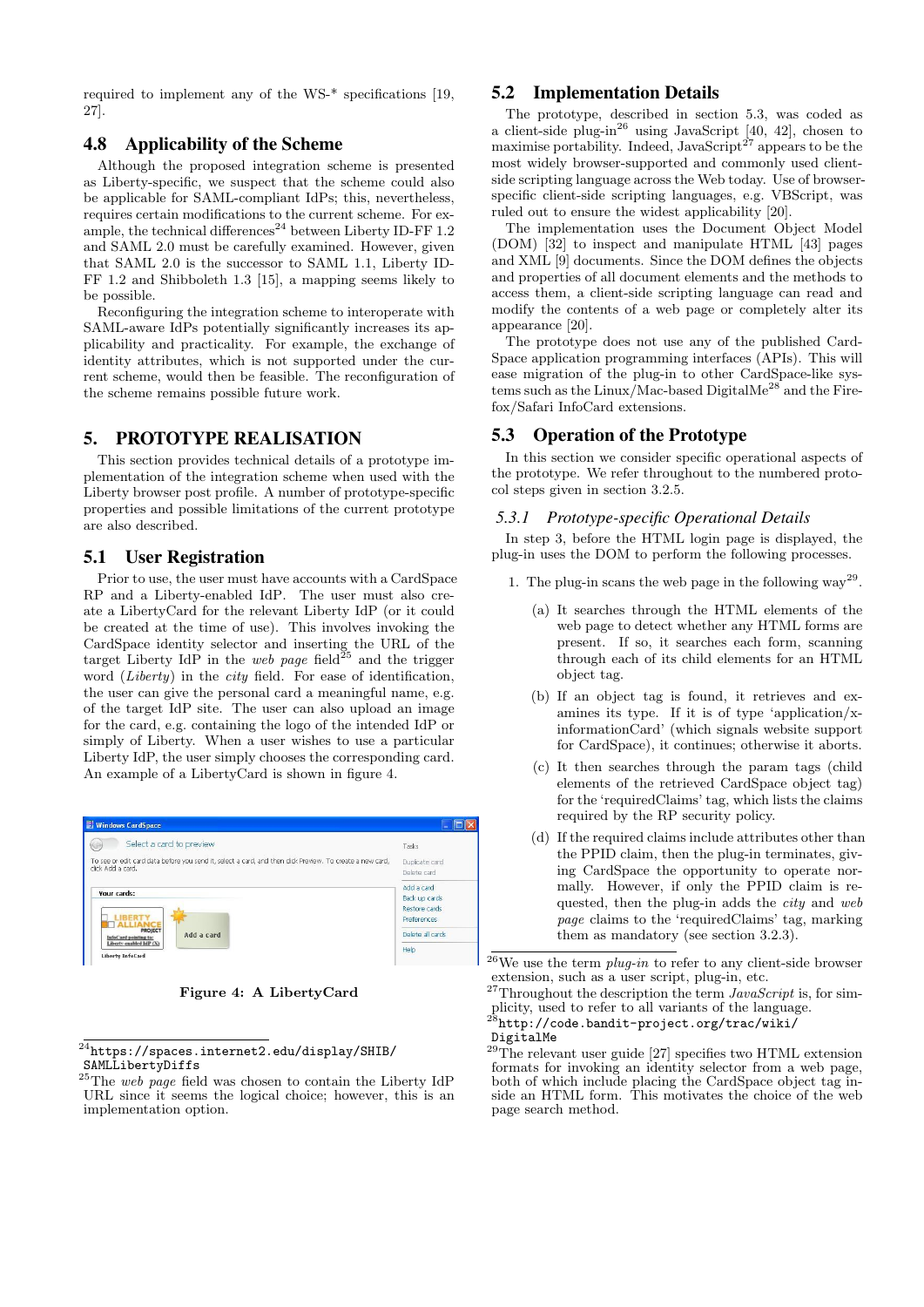- 2. The plug-in adds a JavaScript function to the head section of the HTML page to intercept the XML-based authentication token before it is sent back to the RP (such a token will be sent by the identity selector in step 8).
- 3. The plug-in obtains the current action attribute of the CardSpace HTML form, encrypts it using AES [39] with a secret key known only to the plug-in, and then stores it in a cookie. This attribute specifies the URL address of a web page at the CardSpace-enabled RP to which the authentication token must be forwarded for processing. If the obtained attribute is not a fully qualified domain name address, the JavaScript inherent properties, e.g. document.location.protocol and document.location.host, are used to help reconstruct the full URL address.
- 4. After storing it, the plug-in changes the current action attribute of the CardSpace HTML form to point to the newly created 'interception' function (see step 2 above).
- 5. The plug-in creates and appends an 'invisible' HTML form to the HTML page to be used later for sending the SAML token request to the Liberty-enabled IdP.

In step 8 the plug-in uses the DOM to perform the following steps.

- 1. It intercepts the RSTR message sent by the CardSpace identity selector using the added function (see above).
- 2. It parses the intercepted token. If the city field contains the word Liberty, the plug-in proceeds; if not, normal operation of CardSpace continues. It also reads the web page field to discover the URL address of the IdP. In addition, all other fields, including the PPID and InfoCard public key with its digital signature, are parsed. The city, web page, and PPID fields are contained in a SAML attribute statement, whereas the public key and signature values are contained in a SAML signature statement.

The plug-in uses an XML parser built into the browser to read and manipulate the intercepted XML token. The plug-in passes the token to the parser, which reads it and converts it into an XML DOM object that can be accessed and manipulated by JavaScript. The DOM views the XML token as a tree-structure, thereby enabling JavaScript to traverse the DOM tree to read (and possibly modify) the content of the token elements. New elements can also be created where necessary.

- 3. It converts the token format from a SAML response message into a SAML request message, compatible with Liberty-conformant IdPs supporting the browser post profile. This involves converting a SAML 1.1 based RSTR into a SAML 2.0 authentication request. Moreover, as outlined in section 3.2.2, the plug-in adds the PPID and the InfoCard public key along with its signature to the SAML request message, because the token must be signed by the Liberty-enabled IdP to provide integrity and authenticity services.
- 4. It writes the entire SAML request message as a hidden variable into the invisible HTML form created earlier.
- 5. It retrieves the encrypted RP URL from the cookie, and writes it into the invisible form as a hidden variable.
- 6. It writes the URL address of the Liberty IdP into the action attribute of the invisible form.
- 7. It auto-submits the HTML form (transparently to the user), using the JavaScript method 'click()' on the 'submit' tag.

# *5.3.2 Liberty IdP-specific Details*

For steps 8 to 10, we have created an experimental website to act as a Liberty-enabled IdP supporting the Liberty browser post profile. PHP is used to enable the IdP to parse the SAML request and perform the user authentication. The user credentials, i.e. username and password, that the IdP uses to authenticate the user are stored in a MySQL database. They are salted, hashed with SHA-1, and protected against SQL injection attacks. PHP supports a variety of XML parsers, such as XML DOM, Expat parser, and SimpleXML. The prototype uses XML DOM.

## *5.3.3 User Consent and Token Forwarding*

In step 11, the plug-in operates as follows.

- 1. It obtains the encrypted value of the RP URL from the appropriate HTML hidden variable, decrypts it using its internally stored secret key, and inserts it into the action attribute of the HTML form carrying the received SAML token.
- 2. The plug-in then displays the token to the user and requests consent to proceed. The displayed token indicates the types of information the authentication token is carrying, as well as the exact URL address of the RP to which the token will be forwarded. The JavaScript 'confirm()' pop-up box is used to achieve this.
- 3. If the user approves the token, the plug-in seamlessly submits it to the RP using the JavaScript 'click()' method.

## *5.3.4 CardSpace RP-specific Details*

To test the prototype, we built an experimental website to act as a CardSpace-enabled RP. On receipt of the SAML authentication token, the RP uses PHP in step 11 to parse and validate the received token. As is the case with the Liberty IdP, the user identifying data is salted, hashed and stored in a MySQL database that is resistant to SQL injection attacks. The validation process includes verifying the digital signatures and checking the conditions, e.g. time stamps, included in the token. The PPID and the InfoCard public key in the token are compared to the values stored in the RP database, and the authentication status is also checked.

## *5.3.5 Other Issues*

The JavaScript-driven plug-in was built using IE7PRO, an IE extension, chosen to expedite the prototype implementation. Users of the prototype must therefore install IE7PRO, freely available at the IE7PRO website<sup>30</sup>, prior to installing the integration plug-in. To enable or disable

 $^{30}\mathrm{http://www.ie7pro.com}$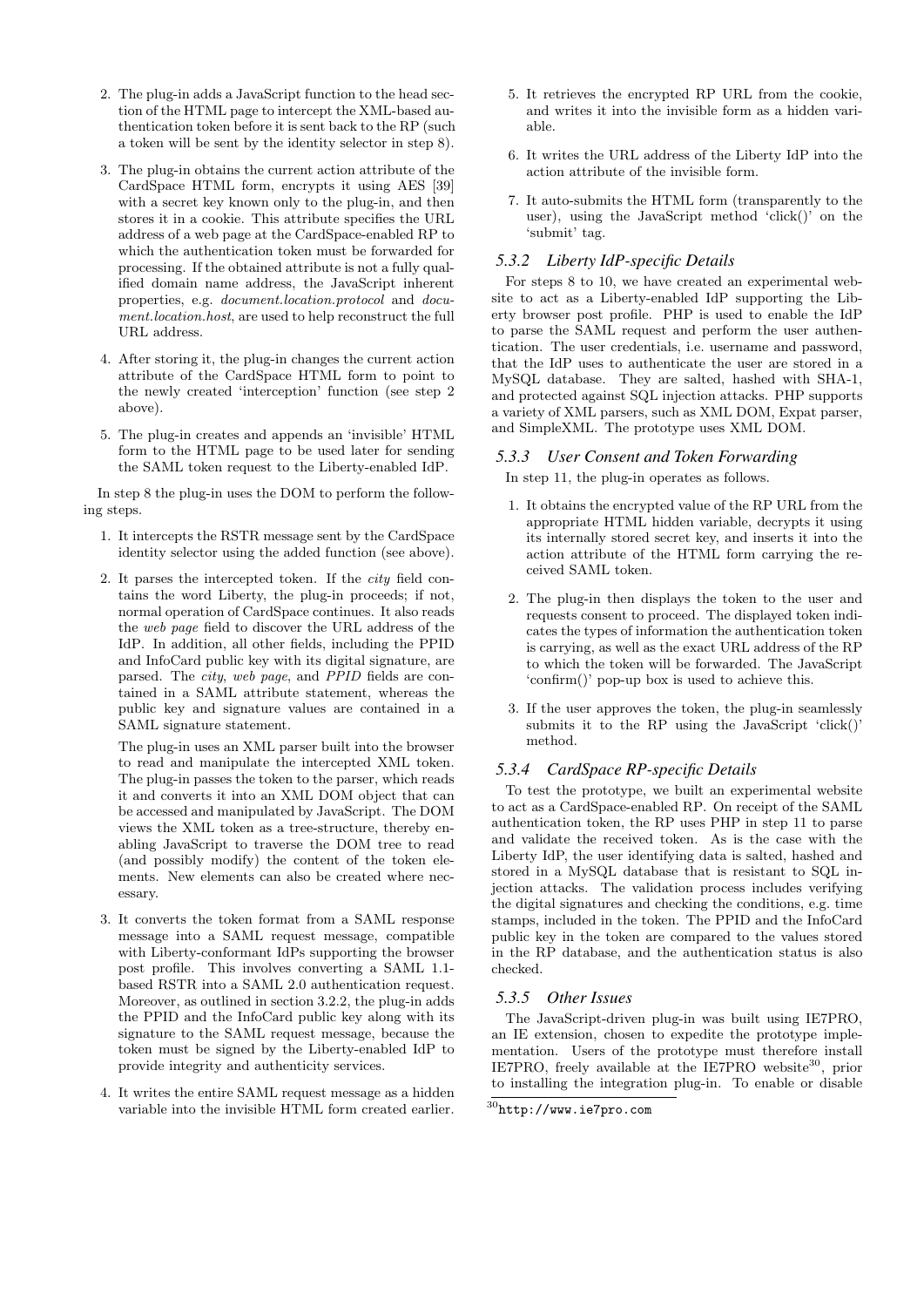the integration prototype, a user can simply tick or un-tick the appropriate entry in the 'IE7PRO Preferences' interface. This provides the means to achieve the final objective listed in section 3.2.4.

Finally note that the integration plug-in does not require any changes to default IE security settings, thereby avoiding potential vulnerabilities resulting from lowering browser security settings.

## 5.4 Limitations

The current version of the prototype has not been tested with CardSpace relying parties using TLS/SSL. Therefore, we are not able to provide precise operational and performance details in this case.

If the RP has a certificate, then the identity selector will, by default, encrypt the SAML-based RSTR message using the public key of the requesting RP. Clearly, the plug-in does not have access to the RP's private key, and hence will not be able to decrypt the token. Therefore, it will not know whether to trigger the integration protocol, and will be unable both to discover which IdP it must contact, and to obtain the user identifier (the PPID).

One solution to these issues would be for the plug-in to first ask the user whether the integration protocol should be activated (e.g. via a JavaScript prompt window), and, if so, it should then forward the SAML token to the RP and notify the RP to wait for another token. The RP should decrypt the token, read the PPID, and then wait. At the same time, the plug-in should prompt the user to enter the URL of the Liberty-enabled IdP, and then create and send a SAML request message to the Liberty IdP, which authenticates the user and responds with a SAML response token. The plugin could then, optionally, seek user consent, and, if the user approves, the plug-in would then forward the token to the RP. The RP must issue the plug-in with a nonce (and a time-stamp) which the plug-in sends back with the second token to both link the two tokens together and help protect against replay and guessing attacks.

One of the most obvious drawbacks to this solution is that it requires changes at the CardSpace-enabled RP, as the RP must be reconfigured to accept two tokens. However, this would not be a major change since both tokens will be constructed using SAML, and since the RP is not required to directly contact the Liberty-enabled IdP. Therefore, the major overheard remains with the client. Nevertheless, we are working on a revised version of the prototype that is fully compatible with SSL/TLS encryption but without the requirement of RP reconfiguration.

The integration plug-in must scan every browser-rendered web page to detect whether it supports CardSpace, and this may affect system performance. However, informal tests on the prototype suggest that this is not a serious issue. In addition, the plug-in can be configured so that it only operates with certain websites.

The integration plug-in has not been tested with Card-Space 2.0, because it was completed well before its release. Therefore, we are not yet able to provide precise operational details for this version.

Finally note that some older browsers (or browsers with scripting disabled) may not be able to run the integration plug-in, as it was built using JavaScript. However, most modern browsers support JavaScript (or ECMAscript), and hence building the prototype in JavaScript is not a major usability obstacle.

# 6. RELATED WORK

The Bandit<sup>31</sup> and Concordia<sup>32</sup> projects are currently developing open source technologies to support interoperation between identity management systems. Unlike the integration scheme proposed in this paper, these systems are not based on client-side models. Concordia has proposed a CardSpace and SAML/WS-Federation integration model. This could be used as the basis for supporting Liberty/Card-Space interoperation by taking advantage of the similarities between the Liberty ID-FF SSO profiles and the SAML SSO profiles.

Another scheme supporting interoperation between Card-Space and Liberty has been proposed by Jørstad et al. [29]. In this scheme, the IdP is responsible for supporting interoperation. The IdP must therefore perform the potentially onerous task of maintaining two different identity management schemes. In addition, this scheme requires the user to possess a mobile phone supporting the Short Message Service (SMS). Moreover, the IdP must always perform the same user authentication technique, regardless of the identity management system the user is attempting to use. The IdP simply sends an SMS to the user, and, in order to be authenticated, the user must confirm receipt of the SMS. This confirmation is also an implicit user approval for the IdP to send a security token to the RP. By contrast, the scheme proposed in this paper does not require use of a handheld device, and does not enforce a specific authentication method.

Finally, we observe that Liberty is apparently also working on a scheme somewhat similar to that described here. No specifications have yet been released, but the plans are described in a presentation available at the Liberty website<sup>33</sup>.

# 7. CONCLUSIONS AND FUTURE WORK

We have proposed a means of interoperation between two leading identity management systems, namely CardSpace and Liberty. CardSpace users are able to obtain an assertion token from a Liberty-enabled identity provider that satisfies the security requirements of a CardSpace-enabled relying party. The scheme uses a client-side browser extension, and requires no major changes to servers. It uses the CardSpace identity selector interface to integrate Liberty identity providers with CardSpace relying parties. The scheme extends the use of personal cards to allow for such interoperability.

The integration scheme takes advantage of the similarity between the Liberty ID-FF and the CardSpace frameworks, and this should help to reduce the effort required for full system integration. Also, implementation of the scheme does not require technical co-operation between Microsoft and Liberty.

Planned future work includes investigating the possibility of using the CardSpace identity selector to enable access to identity providers of other identity management systems, such as OpenID and Shibboleth. In addition, we also plan to

<sup>33</sup>http://www.projectliberty.org/liberty/content/

 $31$ http://www.bandit-project.org

<sup>32</sup>http://www.projectconcordia.org

download/4541/31033/file/20080ICP-Cardspace-DIDW. pdf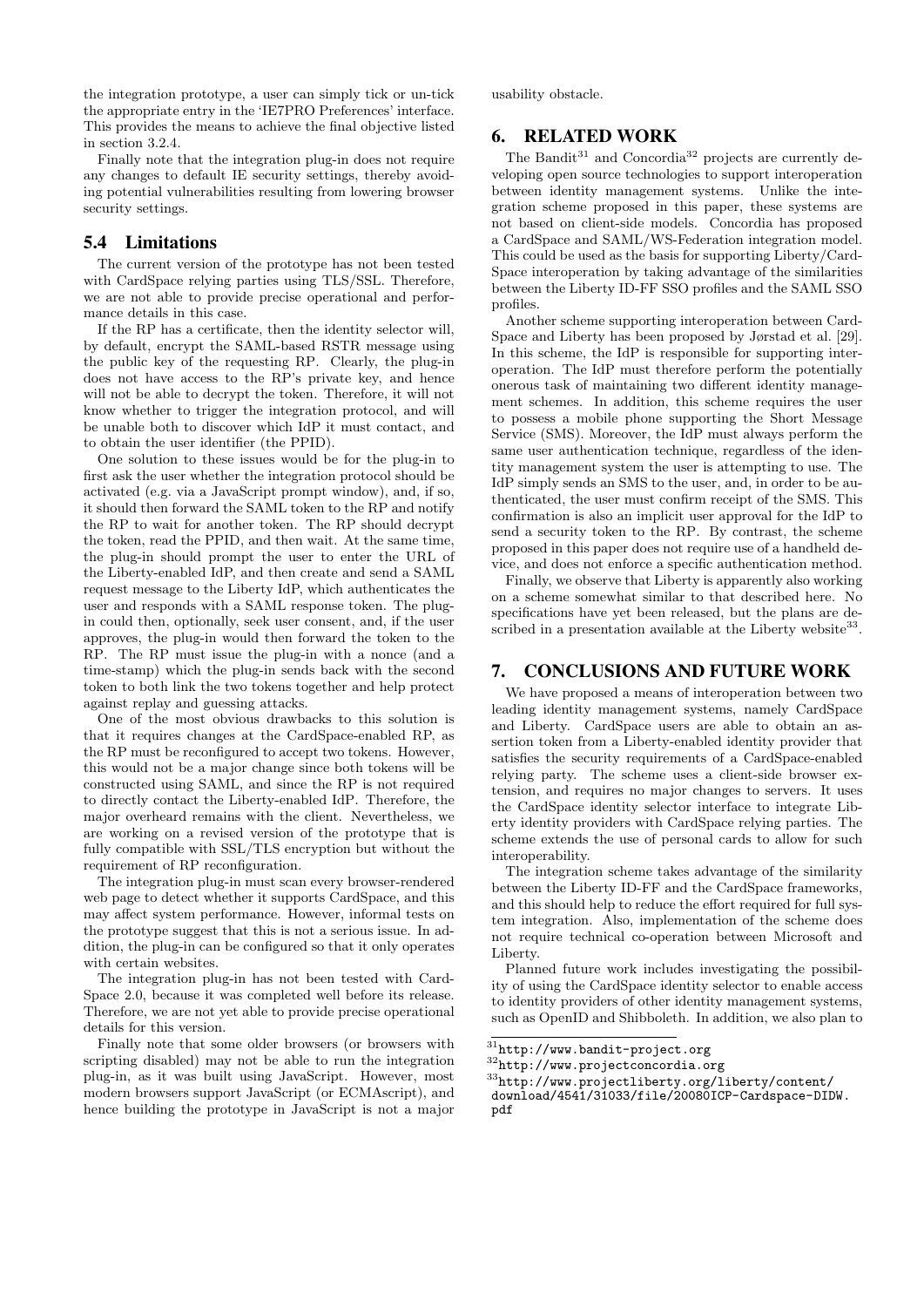investigate the possibility of extending the proposed integration protocol to support CardSpace-enabled relying parties that employ security token services.

# 8. REFERENCES

- [1] W. A. Alrodhan and C. J. Mitchell. A client-side CardSpace-Liberty integration architecture. In Proceedings of the 7th Symposium on Identity and Trust on the Internet (IDtrust 08), pages 1–7. ACM, New York, NY, USA, 2008.
- [2] S. Anderson et al. Web Services Trust Language (WS-Trust). Actional Corporation, BEA Systems, Computer Associates International, International Business Machines Corporation, Layer 7 Technologies, Microsoft Corporation, Oblix, OpenNetwork Technologies, Ping Identity Corporation, Reactivity, RSA Security, and VeriSign, 2005. http://download.boulder.ibm.com/ibmdl/pub/ software/dw/specs/ws-trust/ws-trust.pdf.
- [3] S. Bajaj et al. Web Services Policy Framework (WS-Policy). BEA Systems, International Business Machines Corporation, Microsoft Corporation, SAP AG, Sonic Software, and VeriSign, 2006. http: //download.boulder.ibm.com/ibmdl/pub/software/ dw/specs/ws-polfram/ws-policy-2006-03-01.pdf.
- [4] K. Ballinger et al. Web Services Metadata Exchange (WS-MetadataExchange). BEA Systems, Computer Associates International, International Business Machines Corporation, Microsoft Corporation, SAP AG, Sun Microsystems, and webMethods, 2006. http://download.boulder.ibm.com/ibmdl/pub/ software/dw/specs/ws-mex/metadataexchange.pdf.
- [5] A. Berger. *Identity Management Systems* Introducing Yourself to the Internet. VDM Verlag, Saarbrücken, Germany, 2008.
- [6] V. Bertocci, G. Serack, and C. Baker. Understanding Windows CardSpace: An Introduction to the Concepts and Challenges of Digital Identities. Addison-Wesley, Reading, Massachusetts, USA, 2008.
- [7] K. Bhargavan, C. Fournet, A. D. Gordon, and N. Swamy. Verified implementations of the information card federated identity-management protocol. In Proceedings of the 2008 ACM symposium on Information, Computer and Communications Security (ASIACCS 08), pages 123–135. ACM, New York, NY, USA, 2008.
- [8] D. Birch. Digital Identity Management: Technological, Business and Social Implications. Gower Publishing, Farnham, UK, 2007.
- [9] T. Bray, J. Paoli, C. M. Sperberg-McQueen, E. Maler, and F. Yergeau (editors). Extensible Markup Language (XML) 1.0. W3C Recommendation, 5th edition, 2008. http://www.w3.org/TR/xml/.
- [10] K. Cameron. The Laws of Identity. Microsoft Corporation, 2005. http://www.identityblog.com/ stories/2005/05/13/TheLawsOfIdentity.pdf.
- [11] K. Cameron and M. B. Jones. Design Rationale behind the Identity Metasystem Architecture. Microsoft Corporation, 2006. http://www.identityblog.com/ wp-content/resources/design\_rationale.pdf.
- [12] S. Cantor, J. Kemp, and D. Champagne (editors). Liberty ID-FF Bindings and Profiles Specification.

Liberty Alliance Project, 2004. http://www.projectliberty.org/liberty/content/ download/319/2369/file/ draft-liberty-idff-bindings-profiles-1. 2-errata-v2.0.pdf.

- [13] S. Cantor, J. Kemp, R. Philpott, and E. Maler (editors). Assertions and Protocols for the OASIS Security Assertion Markup Language (SAML) V2.0. OASIS, 2005. http://docs.oasis-open.org/ security/saml/v2.0/saml-core-2.0-os.pdf.
- [14] S. Cantor and J. Kemp (editors). Liberty ID-FF Protocols and Schema Specification. Liberty Alliance Project, 2005. http://www.projectliberty.org/ resource\_center/specifications/liberty\_ alliance\_id\_ff\_1\_2\_specifications.
- [15] S. Cantor (editor). Shibboleth Architecture Protocols and Profiles, 2005. http://shibboleth.internet2.edu/docs/ internet2-mace-shibboleth-arch-protocols-200509. pdf.
- [16] D. Chadwick. FileSpace: an alternative to CardSpace that supports multiple token authorisation and portability between devices. In Proceedings of the 8th Symposium on Identity and Trust on the Internet (IDtrust 09), pages 94–102. ACM, New York, NY, USA, 2009.
- [17] D. W. Chadwick. Federated identity management. In A. Aldini, G. Barthe, and R. Gorrieri, editors, Foundations of Security Analysis and Design V, FOSAD 2007/2008/2009 Tutorial Lectures, volume 5705 of Lecture Notes in Computer Science, pages 96–120. Springer, Berlin/Heidelberg, Germany, 2009.
- [18] D. W. Chadwick and G. Inman. Attribute aggregation in federated identity management. IEEE Computer, 42(5):33–40, 2009.
- [19] D. Chappell. Introducing Windows CardSpace. MSDN, 2006. http://msdn.microsoft.com/en-us/library/ aa480189.aspx.
- [20] N. Daswani, C. Kern, and A. Kesavan. Foundations of Security: What Every Programmer Needs to Know. Apress, Berkeley, CA, USA, 2007.
- [21] G. Della-Libera et al. Web Services Security Policy Language (WS-Security Policy). International Business Machines Corporation, Microsoft Corporation, RSA Security, and VeriSign, 2005. http://download.boulder.ibm.com/ibmdl/pub/ software/dw/specs/ws-secpol/ws-secpol.pdf.
- [22] R. Fielding, J. Getty, J. Mogul, H. Frystyk, L. Masinter, P. Leach, and T. Berners-Lee. Hypertext Transfer Protocol —  $HTTP/1.1$ . RFC 2616, The Internet Society, 1999. http://tools.ietf.org/html/rfc2616.
- [23] N. Freed and N. Borenstein. Multipurpose Internet Mail Extensions (MIME) Part One: Format of Internet Message Bodies. RFC 2045, Internet Engineering Task Force, 1996. http://www.ietf.org/rfc/rfc2045.txt.
- [24] S. Gajek, J. Schwenk, M. Steiner, and C. Xuan. Risks of the CardSpace protocol. In Proceedings of the 12th International Conference on Information Security (ISC 09), pages 278–293. Springer-Verlag, Berlin/Heidelberg, Germany, 2009.